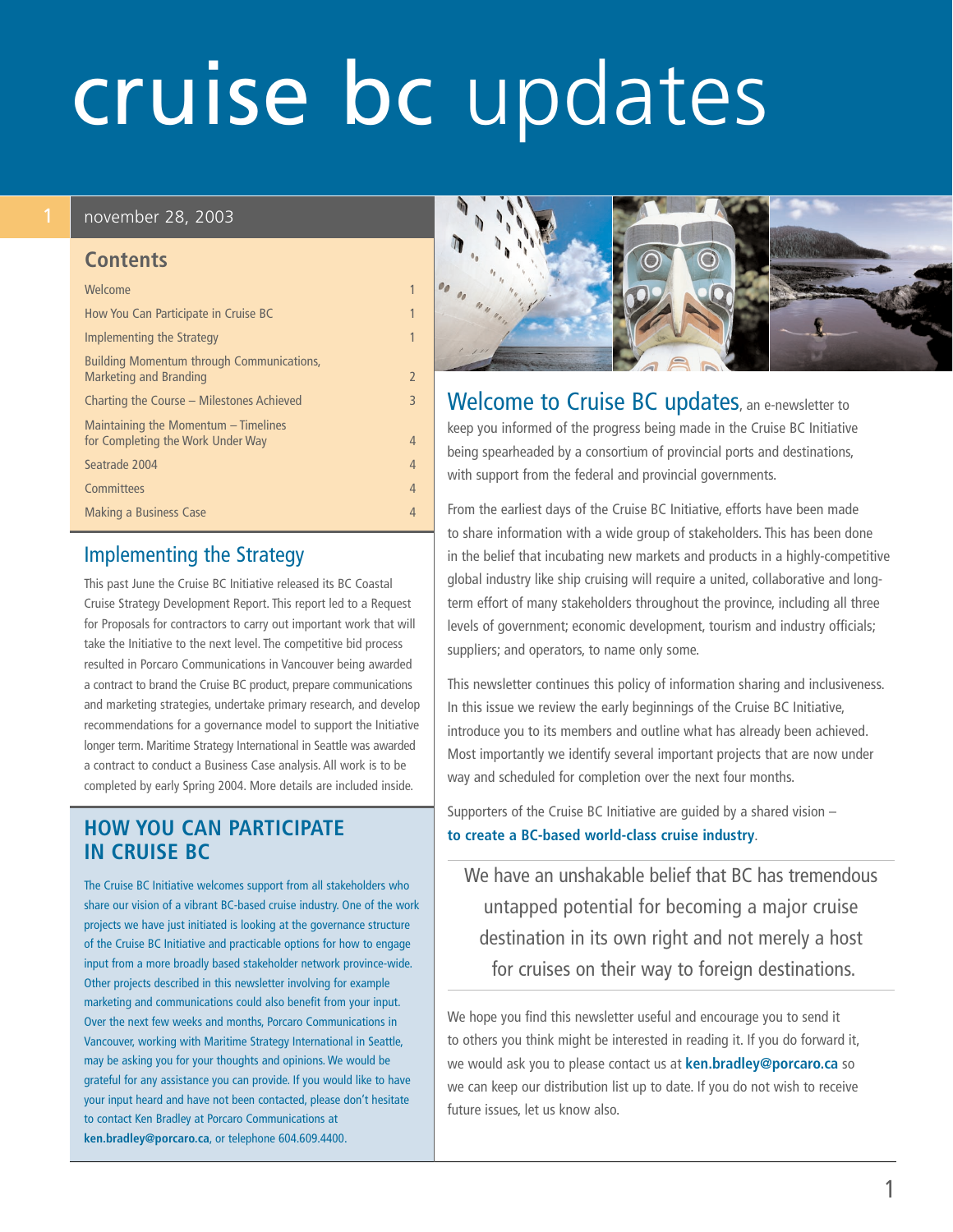<span id="page-1-0"></span>"British Columbia's cruise industry is vibrant, sustainable, internationally recognized and benefits coastal and First Nations communities.

Working Draft Vision Statement adopted at Campbell River Workshop September 17-18, 2003

## Building Momentum through Communications, Marketing & Branding

While it is true that **British Columbia has great potential as a cruise destination** and already has many of the important features needed to grow the industry, for example a magnificent natural environment, proximity to large and growing markets, knowledgeable and entrepreneurial people, and a large core of strong advocates committed to working together, everyone involved in the Cruise BC Initiative recognizes the challenges involved in mobilizing and coordinating the resources needed to launch and sustain the initiative through these important early years.

Art de la

Effective communications and strong marketing will enable us to tell our story convincingly, influence the decision-makers we need to reach, garner the financial resources we'll need going forward, build the infrastructure that is now missing, and position BC as a preferred cruise destination in our targeted markets.

The communications, marketing and branding projects just launched under the Cruise BC Initiative are designed to put us on the road to achieving all of this. The primary research will give us a better understanding of the preferences, awareness and attitudes of consumers, the travel trade and cruise line officials. The data will be factored into the key messages and strategies developed as part of the communications and marketing plans. The branding will establish a visually distinctive personality for the BC Cruise product to set it apart from competing products. The collateral materials being developed will provide resources that can extend and enhance the messaging. The completion of these projects will **take the Cruise BC Initiative to a new and exciting level**. We are still in the very early stages but in just one year much has been accomplished. Communications, marketing and branding are viewed as critical to achieving our vision and long-term goals.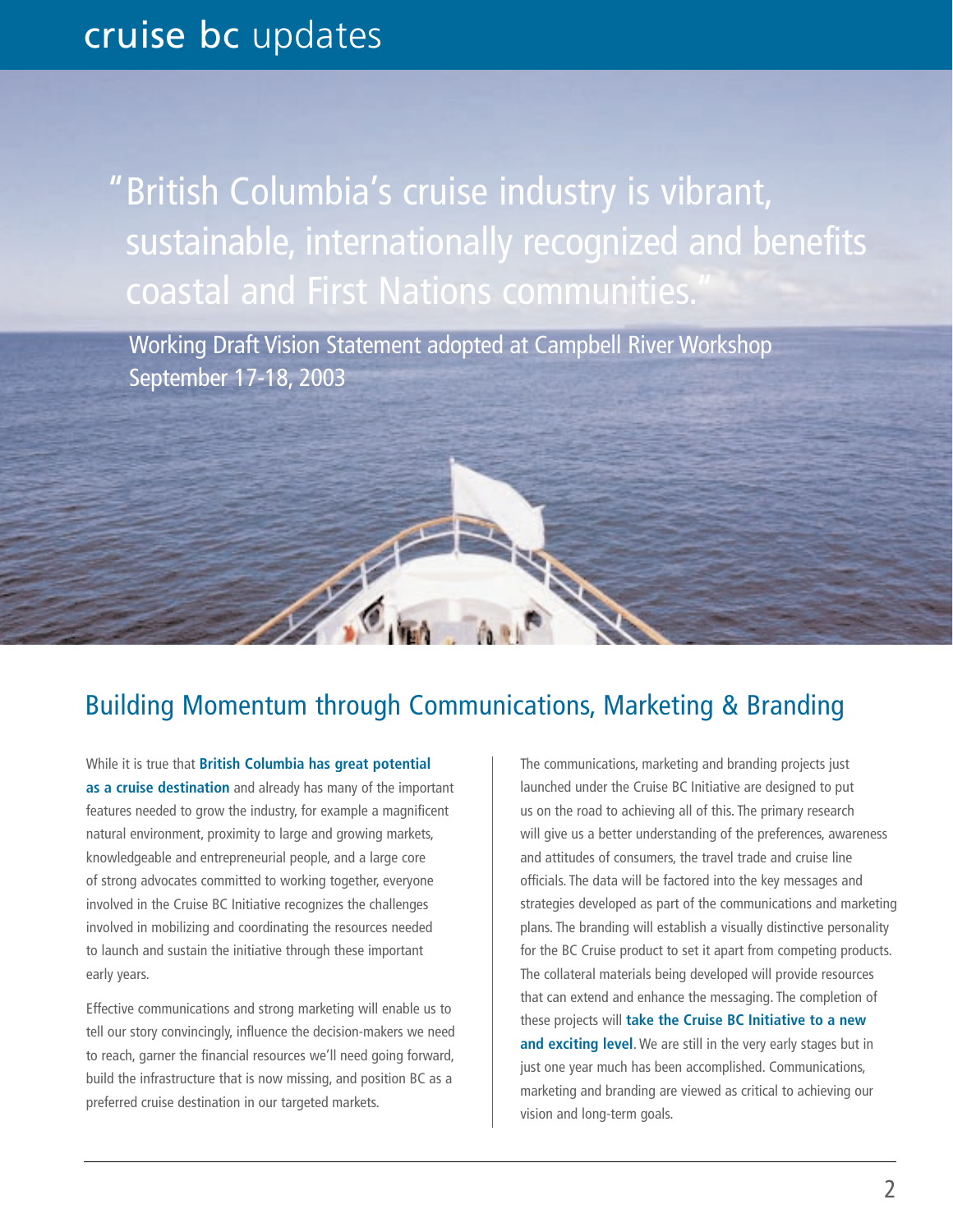# <span id="page-2-0"></span>cruise bc updates



The Cruise BC Initiative is born when Campbell River, Nanaimo, Prince Rupert, Vancouver and Victoria ports form the BC Ports and Destination Working Group with assistance from the provincial Ministry of Competition, Science & Enterprise and Western Economic Diversification Canada.

The Cruise BC Initiative Steering Committee commissions the British Columbia Cruise Market Opportunity Assessment Report.

Stakeholders invited to Vancouver Workshop facilitated by Mary Klugherz and Kjartan Gilje (KG) of Maritime Strategy International Inc. Purpose of Workshop | potential. is to learn more about the cruise industry and to brainstorm about how an industry can be developed in BC.

British Columbia Cruise Market Opportunity Assessment Report submitted. It says that a BC cruise industry has strong growth

Cruise BC Initiative Steering Committee begins preliminary work on strategies for developing a BCbased cruise industry. It hires a consulting team to bring forward recommendations.





Prince Rupert Workshop. Attendees achieve a consensus on the need for a group like the Cruise BC Initiative Steering Committee to champion the cause for a BC-based cruise industry. There is agreement also on the need for region-wide coordination.

# Charting the Course Milestones Achieved

| may $'03$ | june '03                                                                                                                                                                                                                                                                                                                                                                                                                                                       | july '03 | august '03                                                                                                                                                                                                                                                                                                                                    | september '03                                                                                                                                                                                                    | october '03                                                                                                                                                                                                                                                                                  | november '03                                                                                                                                                                                                                                                                                                                                                                                                                                                                                                                                      |
|-----------|----------------------------------------------------------------------------------------------------------------------------------------------------------------------------------------------------------------------------------------------------------------------------------------------------------------------------------------------------------------------------------------------------------------------------------------------------------------|----------|-----------------------------------------------------------------------------------------------------------------------------------------------------------------------------------------------------------------------------------------------------------------------------------------------------------------------------------------------|------------------------------------------------------------------------------------------------------------------------------------------------------------------------------------------------------------------|----------------------------------------------------------------------------------------------------------------------------------------------------------------------------------------------------------------------------------------------------------------------------------------------|---------------------------------------------------------------------------------------------------------------------------------------------------------------------------------------------------------------------------------------------------------------------------------------------------------------------------------------------------------------------------------------------------------------------------------------------------------------------------------------------------------------------------------------------------|
|           | <b>BC Coastal Cruise</b><br><b>Strategy Development</b><br>Report is released. It<br>recommends that a<br>quiding vision statement<br>be developed for the<br>Cruise BC Initiative,<br>and that resources<br>be allocated toward<br>recommendations in<br>several areas to further<br>the initiative along.<br>These areas include<br>communications,<br>marketing, governance,<br>regulatory issues,<br>product development<br>and business case<br>analysis. |          | After prioritizing<br>the recommendations<br>of the strategy and<br>identifying key projects<br>that could achieve short<br>term goals, the Cruise<br><b>BC Initiative Steering</b><br><b>Committee contracts</b><br>an interim project<br>coordinator, Jane<br>McIvor, to facilitate<br>further organization of<br>the Cruise BC Initiative. | <b>Campbell River</b><br><b>Workshop. Attendees</b><br>discuss recommendations<br>in the BC Coastal Cruise<br><b>Strategy Development</b><br>Report and next steps.<br>A draft vision statement<br>is developed. | <b>Cruise BC Initiative</b><br><b>Steering Committee</b><br>issues Request for<br>Proposals for consultants<br>to do work in four<br>areas: communications,<br>marketing, governance<br>structure, and business<br>case competitiveness<br>analysis. Eight<br>companies submit<br>proposals. | <b>Porcaro Communications</b><br>in Vancouver and<br><b>Seattle-based Maritime</b><br><b>Strategy International</b><br>awarded the contracts.<br>Porcaro, with lead<br>consultant Ken Bradley,<br>will carry out the<br>communications.<br>marketing, branding and<br>governance components<br>of the contracts.<br><b>Maritime Strategy</b><br>International, with lead<br>consultant Mary<br>Klugherz, will complete<br>the business case<br>analysis component of<br>the contract and assist<br>Porcaro with primary<br>research and analysis. |